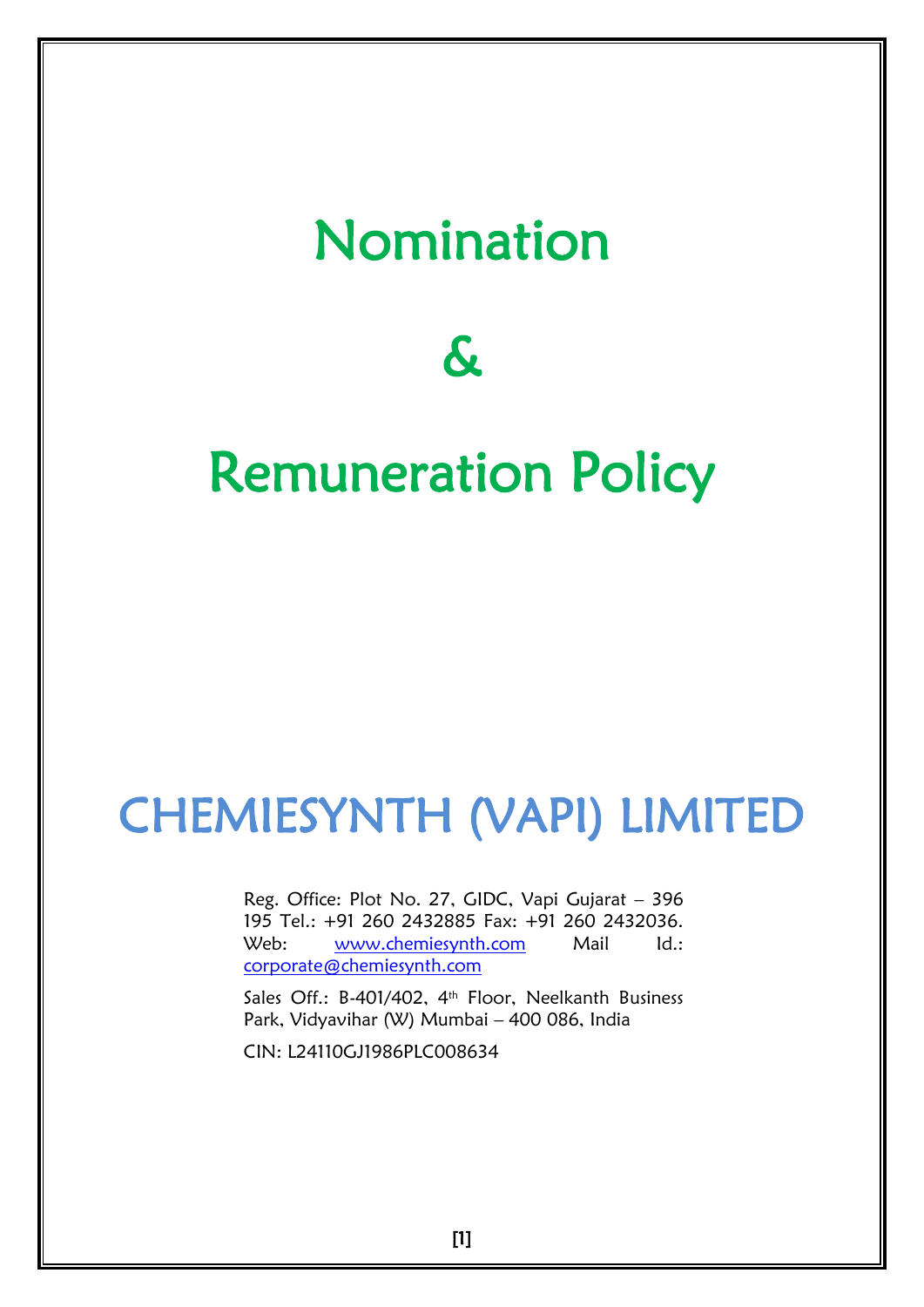#### 1. PREAMBLE

In order to acquire, maintain and develop human resource as Company"s invaluable assets and in terms of provisions of section 178 of the Companies Act, 2013 and in compliance with the listing agreement as amended from time to time this policy on nomination and remuneration of Directors, Key Managerial Personnel and Senior Management (herein after referred to as "Nomination and Remuneration Policy" or "NR Policy" or "the Policy") has been formulated by Nomination and Remuneration Committee and approved by the board of directors of the Company.

#### 2. OBJECTIVE:

The Key Objectives of the Committee would be:

- a. To guide the Board in relation to appointment and removal of Directors, Key Managerial Personnel and Senior Management.
- b. To evaluate the performance of the members of the Board and provide necessary report to the Board for further evaluation.
- c. To recommend to the Board on Remuneration payable to the Directors, Key Managerial Personnel and Senior Management.

#### 3. DEFINITIONS:

- a. "Board" means Board of Directors of the Company.
- b. "Company" means "CHEMIESYNTH (VAPI) LIMITED."
- c. "Employees" Stock Option" means the option given to the directors, officers or employees of a company or of its holding company or subsidiary company or companies, if any, which gives such directors, officers or employees, the benefit or right to purchase, or to subscribe for, the shares of the company at a future date at a pre-determined price.
- d. "Independent Director" means a director referred to in Section 149 (6) of the Companies Act, 2013.
- e. "Key Managerial Personnel" (KMP) means
	- i. Chief Executive Officer or the Managing Director or the Manager,
	- ii. Company Secretary,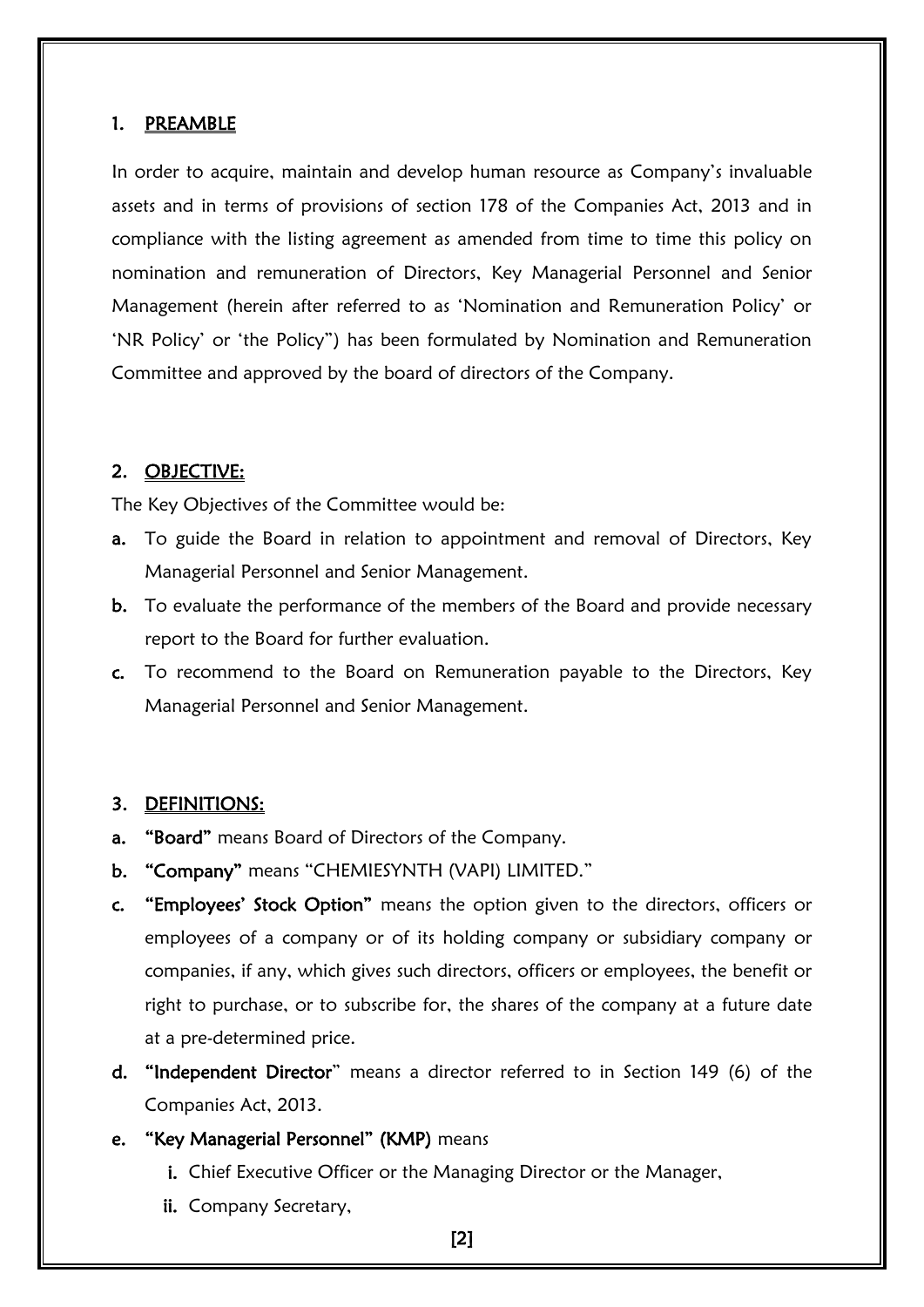iii. Whole-time Director,

iv. Chief Financial Officer and

- v. Such other officer as may be prescribed.
- f. "Nomination and Remuneration Committee" shall mean a Committee of Board of Directors of the Company, constituted in accordance with the provisions of Section 178 of the Companies Act, 2013 and the Listing Agreement.
- g. "Remuneration" means any money or its equivalent given or passed to any person for services rendered by him and includes perquisites as defined under the Income-tax Act, 1961.
- h. "Senior Management" means personnel of the Company who are members of its core management team excluding Board of Directors. This would include all members of management one level below the executive directors, including all the functional heads.

Terms that have not been defined in this Policy shall have the same meaning assigned to them in the Companies Act, 2013, Listing Agreement and/or any other SEBI Regulation(s) as amended from time to time.

### 4. Nomination and Remuneration Committee:

#### a. Constitution:

The Nomination and Remuneration Committee shall comprise at least 3 directors, all of whom shall be non-executive directors and at least half shall be independent. The board has the power to reconstitute the committee as per the company"s policy and applicable statutory requirement.

#### b. Tenure of the committee:

Term of the Committee shall be continued unless terminated by the Board of Directors.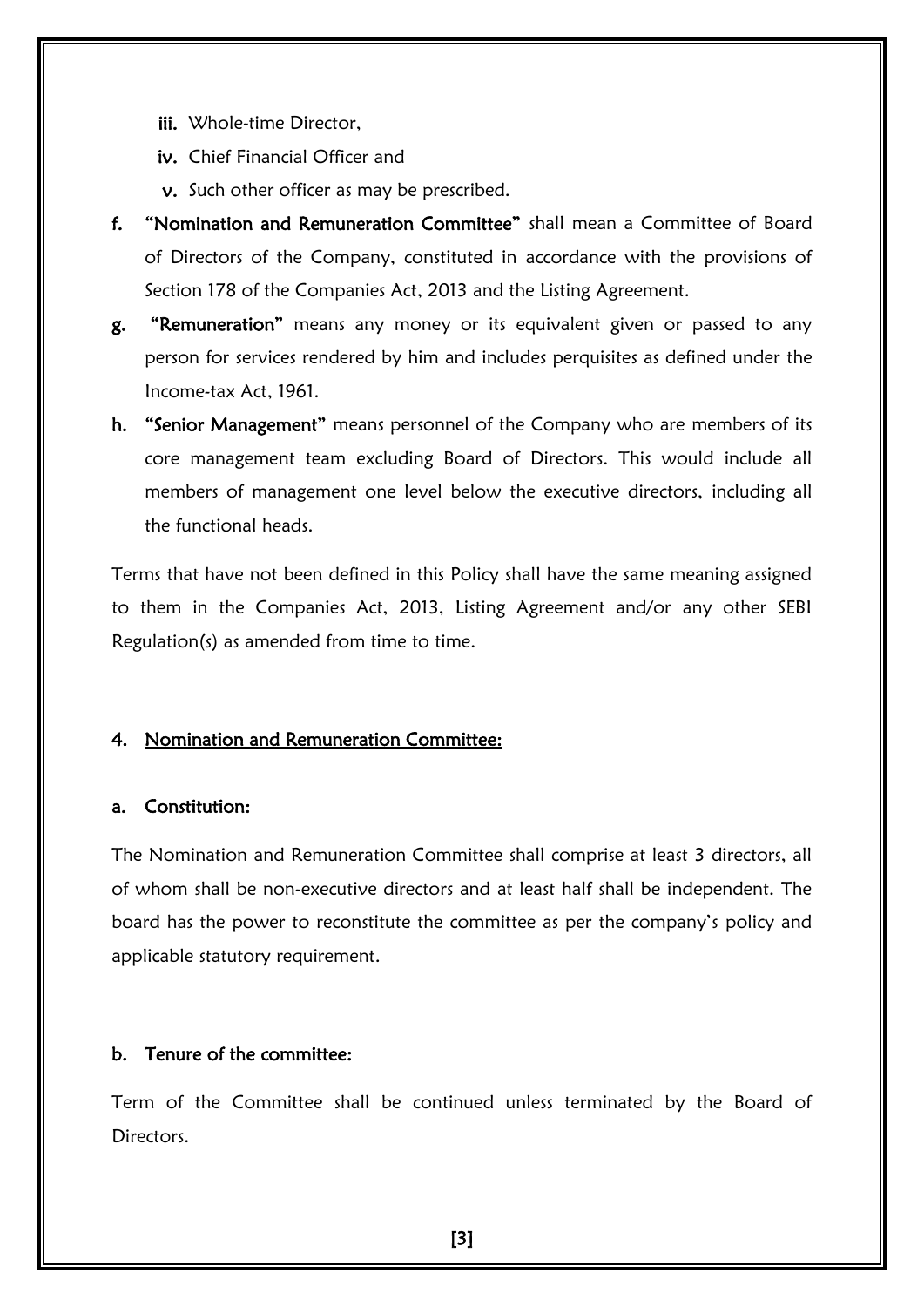#### c. Meeting:

- i. Frequency: The meeting of the Committee shall be held at such regular intervals as may be required.
- ii. Chairman: The chairman of the committee shall chair at the meetings of the committee. In absence of the chairman, present committee members shall appoint one among them to act as Chairman.
- iii. Quorum: Minimum two (2) members shall constitute a quorum for the Committee meeting.

#### d. Voting:

Matters arising for determination at Committee meetings shall be decided by a majority of votes of Members present and voting and any such decision shall for all purposes be deemed a decision of the Committee. In the case of equality of votes, the Chairman of the meeting will have a casting vote.

#### 5. Applicability:

The Policy is applicable to:

- a. Directors (Executive and Non Executive)
- b. Key Managerial Personnel
- c. Senior Management Personnel

#### 6. Role of the Committee:

The role of the Committee inter alia will be the following:

- a. To formulate a criteria for determining qualifications, positive attributes and independence of a Director.
- b. Formulate criteria for evaluation of Independent Directors and the Board.
- c. Identify persons who are qualified to become Directors and who may be appointed in Senior Management in accordance with the criteria laid down in this policy.
- d. To carry out evaluation of every Director's performance.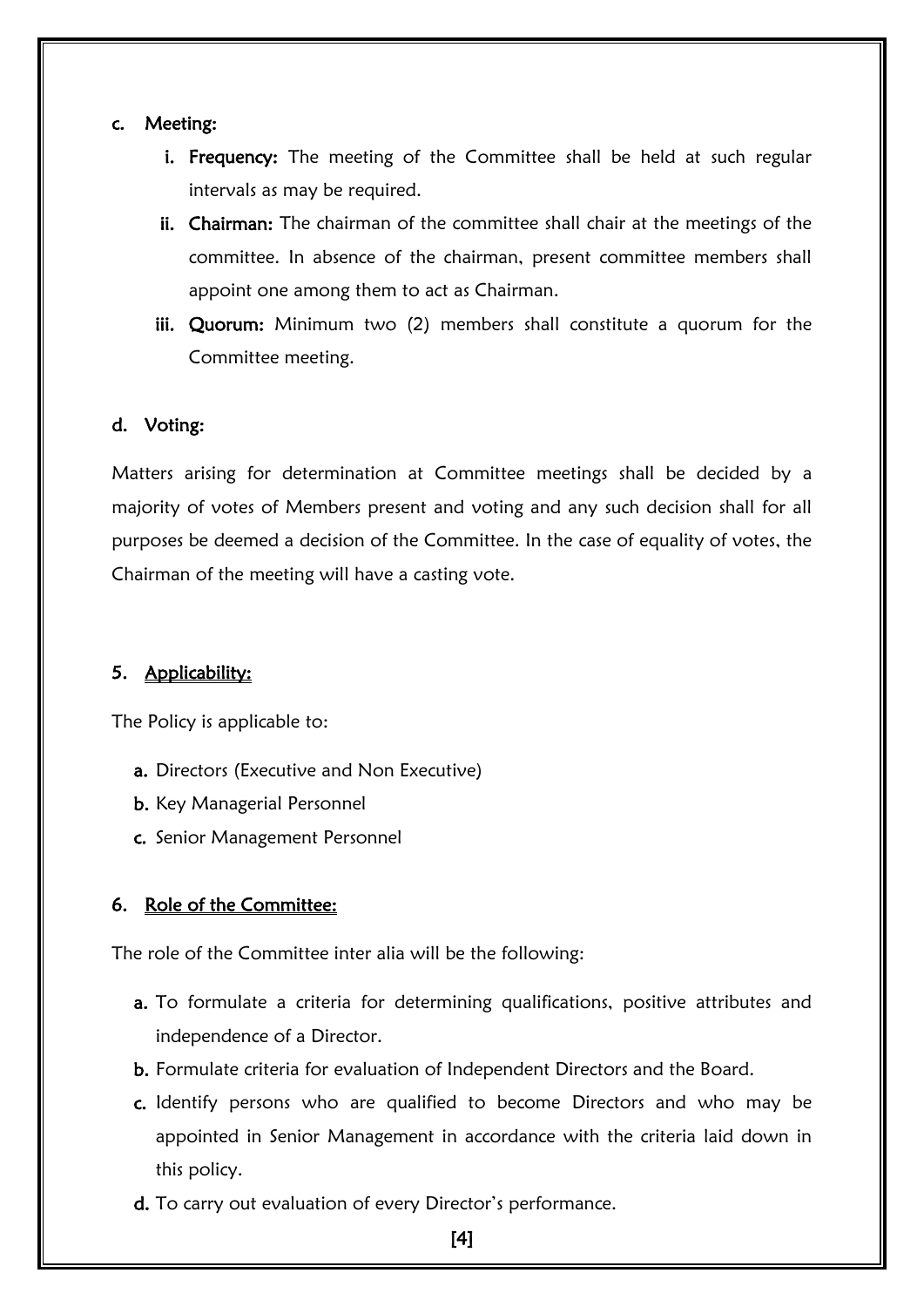- e. To recommend to the Board the appointment and removal of Directors and Senior Management.
- f. To recommend to the Board policy relating to remuneration for Directors, Key Managerial Personnel and Senior Management.
- g. Ensure that level and composition of remuneration is reasonable and sufficient, relationship of remuneration to performance is clear and meets appropriate performance benchmarks.
- h. To devise a policy on Board diversity.
- i. To carry out any other function as is mandated by the Board from time to time and / or enforced by any statutory notification, amendment or modification, as may be applicable.
- j. To perform such other functions as may be necessary or appropriate for the performance of its duties.

#### **7.** Appointment and Removal of Director, KMP and Senior Management Personnel:

#### 7.1. Appointment criteria and qualifications:

- a. The Committee shall identify and ascertain the integrity, qualification, expertise and experience of the person for appointment as Director, KMP or at Senior Management level and recommend to the Board his / her appointment.
- b. A person should possess adequate qualification, expertise and experience for the position he / she is considered for appointment. The Committee has discretion to decide whether qualification, expertise and experience possessed by a person are sufficient / satisfactory for the concerned position.
- c. The Company shall not appoint or continue the employment of any person as Managing Director/Whole-time Director/Manager who has attained the age of seventy years. Provided that the term of the person holding this position may be extended beyond the age of seventy years with the approval of shareholders by passing a special resolution based on the explanatory statement annexed to the notice for such motion indicating the justification for extension of appointment beyond seventy years.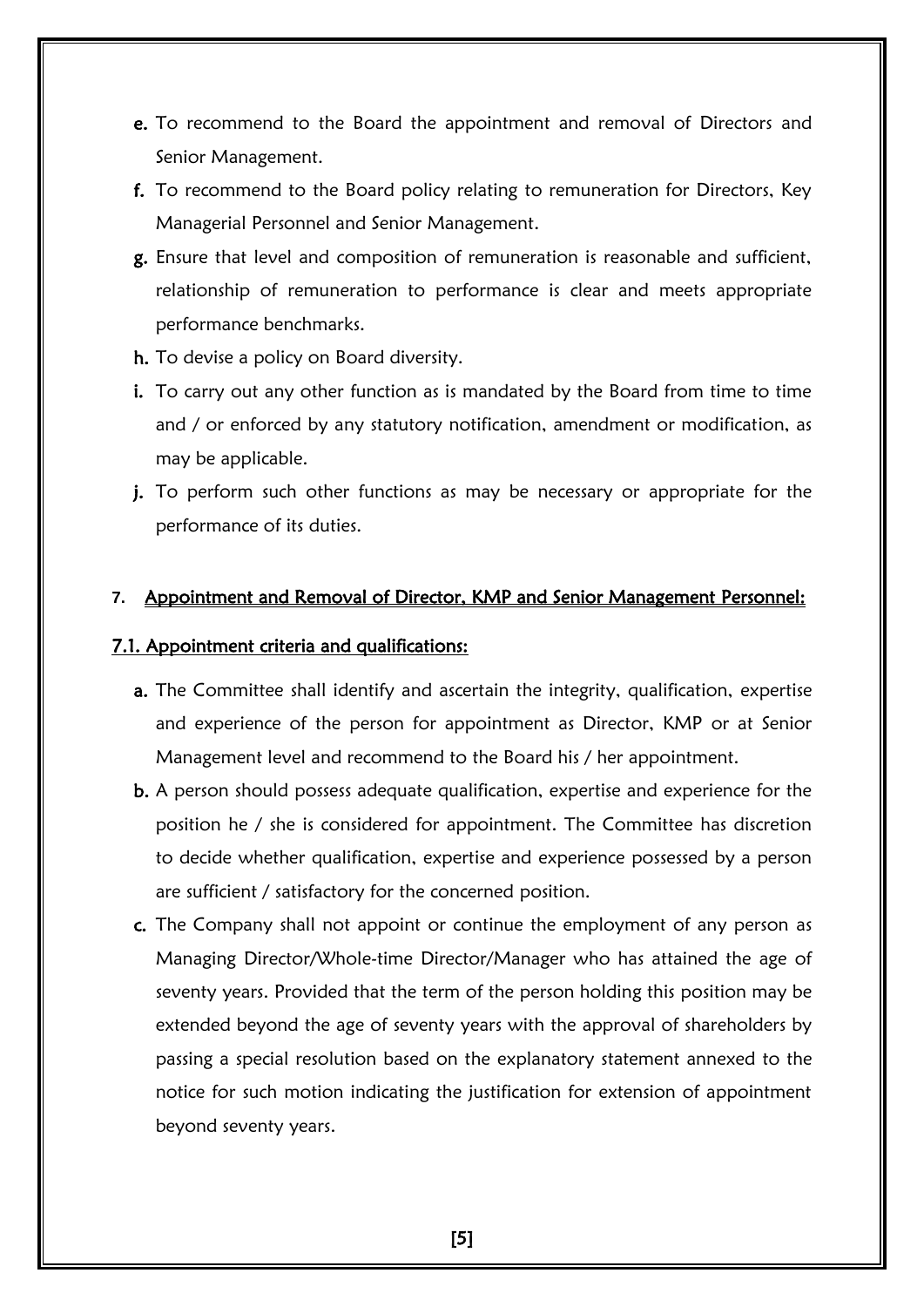#### 7.2. Term / Tenure:

#### a. Managing Director/Whole-time Director/Manager (Managerial Person):

The Company shall appoint or re-appoint any person as its Managerial Person for a term not exceeding five years at a time. No re-appointment shall be made earlier than one year before the expiry of term.

#### b. Independent Director:

- An Independent Director shall hold office for a term up to five consecutive years on the Board of the Company and will be eligible for re-appointment on passing of a special resolution by the Company and disclosure of such appointment in the Board's report.

- No Independent Director shall hold office for more than two consecutive terms, but such Independent Director shall be eligible for appointment after expiry of three years of ceasing to become an Independent Director. Provided that an Independent Director shall not, during the said period of three years, be appointed in or be associated with the Company in any other capacity, either directly or indirectly. However, if a person who has already served as an Independent Director for 5 years or more in the Company as on October 1, 2014 or such other date as may be determined by the Committee as per regulatory requirement; he/ she shall be eligible for appointment for one more term of 5 years only.

- At the time of appointment of Independent Director it should be ensured that number of Boards on which such Independent Director serves is restricted to seven listed companies as an Independent Director and three listed companies as an Independent Director in case such person is serving as a Whole-time Director of a listed company or such other number as may be prescribed under the Act.

#### 7.3. Evaluation:

The Committee shall carry out evaluation of performance of every Director, KMP and Senior Management at regular interval (yearly).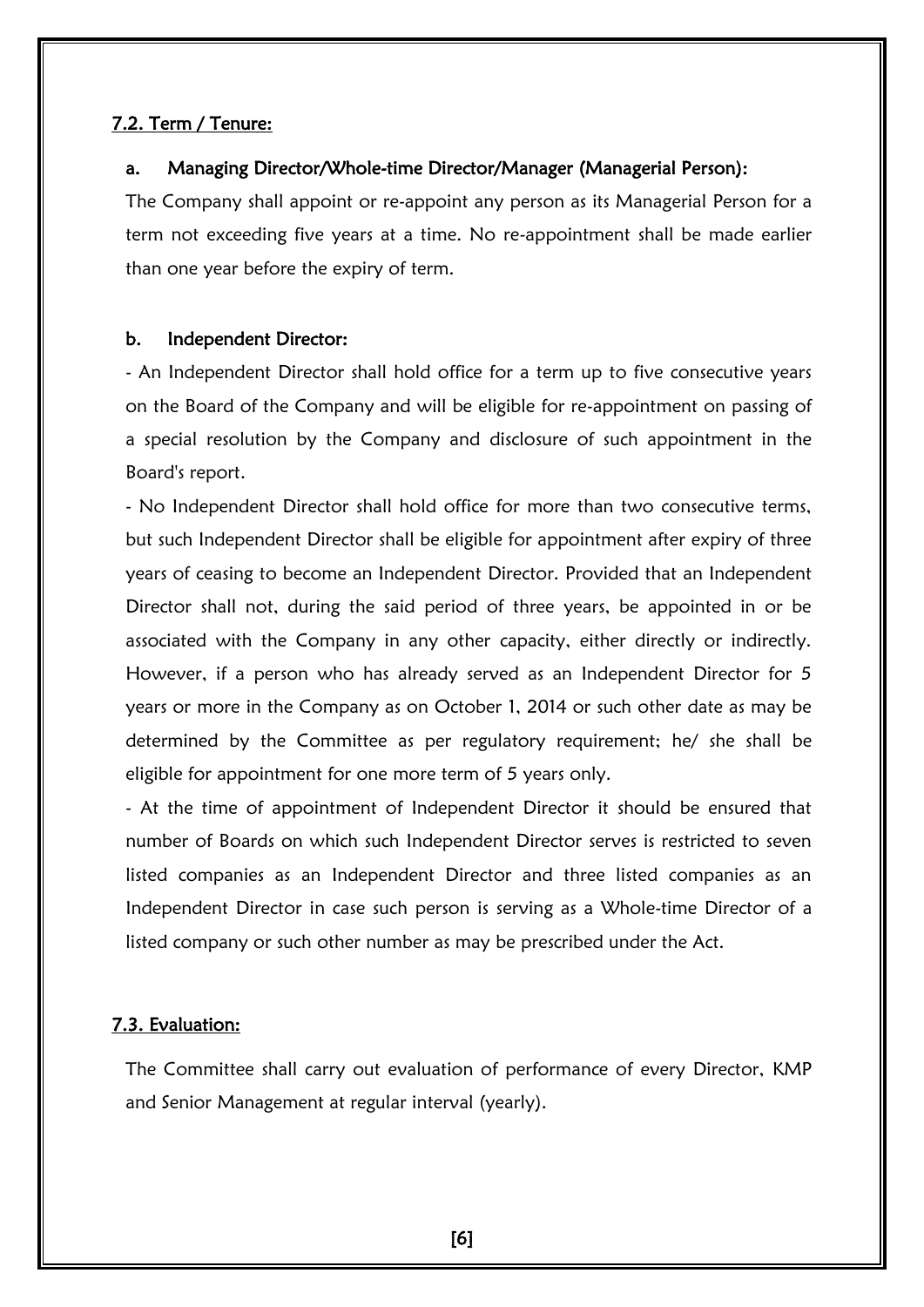#### 7.4. Removal:

Due to reasons for any disqualification mentioned in the Companies Act, 2013, rules made thereunder or under any other applicable Act, rules and regulations, the Committee may recommend, to the Board with reasons recorded in writing, removal of a Director, KMP or Senior Management subject to the provisions and compliance of the said Act, rules and regulations.

#### 7.5. Retirement:

The Director, KMP and Senior Management shall retire as per the applicable provisions of the Companies Act, 2013 and the prevailing policy of the Company. The Board will have the discretion to retain the Director, KMP, Senior Management in the same position / remuneration or otherwise even after attaining the retirement age, for the benefit of the Company.

# 8. Provisions Relating To Remuneration Of Managerial Person, KMP And Senior **Management**

#### 8.1. General:

- a. The remuneration / compensation / commission etc. to Managerial Person, KMP and Senior Management Personnel will be determined by the Committee and recommended to the Board for approval. The remuneration / compensation / commission etc. shall be subject to the prior/post approval of the shareholders of the Company and Central Government, wherever required.
- b. The remuneration and commission to be paid to Managerial Person shall be as per the statutory provisions of the Companies Act, 2013, and the rules made thereunder for the time being in force.
- c. Increments to the existing remuneration / compensation structure may be recommended by the Committee to the Board which should be within the slabs approved by the Shareholders in the case of Managerial Person. Increments will be effective from the date of reappointment in respect of Managerial Person and 1st April in respect of other employees of the Company.

[7]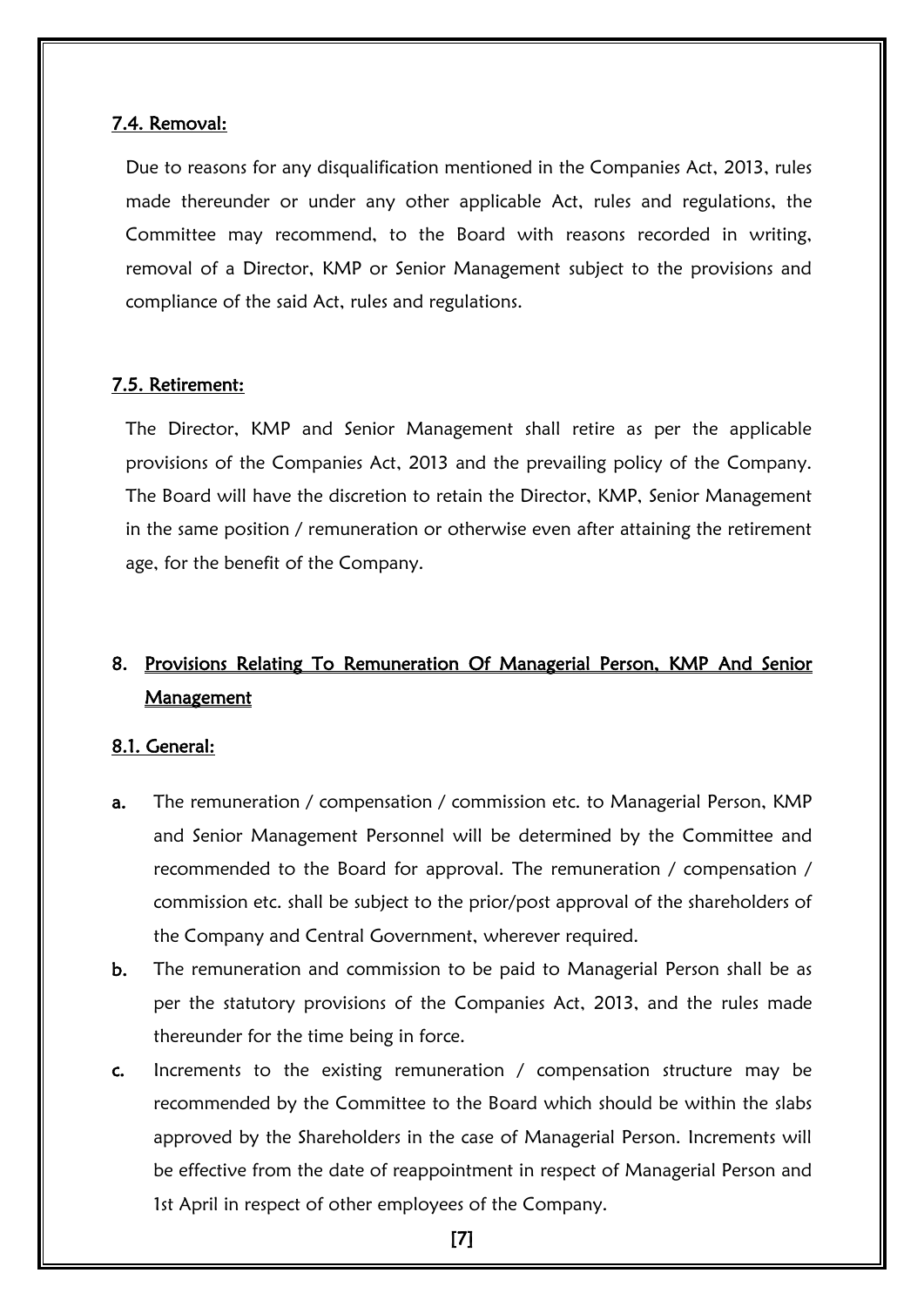d. Where any insurance is taken by the Company on behalf of its Managerial Person, KMP and any other employees for indemnifying them against any liability, the premium paid on such insurance shall not be treated as part of the remuneration payable to any such personnel. Provided that if such person is proved to be guilty, the premium paid on such insurance shall be treated as part of the remuneration.

#### 8.2. Remuneration to Managerial Person, KMP and Senior Management:

#### a. Fixed pay:

Managerial Person, KMP and Senior Management shall be eligible for a monthly remuneration as may be approved by the Board on the recommendation of the Committee in accordance with the statutory provisions of the Companies Act, 2013, and the rules made thereunder for the time being in force. The break-up of the pay scale and quantum of perquisites including, employer's contribution to P.F, pension scheme, medical expenses, club fees etc. shall be decided and approved by the Board on the recommendation of the Committee and approved by the shareholders and Central Government, wherever required.

#### b. Minimum Remuneration:

If, in any financial year, the Company has no profits or its profits are inadequate, the Company shall pay remuneration to its Managerial Person in accordance with the provisions of Schedule V of the Companies Act, 2013 and if it is not able to comply with such provisions, with the prior approval of the Central Government.

#### c. Provisions for excess remuneration:

If any Managerial Person draws or receives, directly or indirectly by way of remuneration any such sums in excess of the limits prescribed under the Companies Act, 2013 or without the prior sanction of the Central Government, where required, he / she shall refund such sums to the Company and until such sum is refunded, hold it in trust for the Company. The Company shall not waive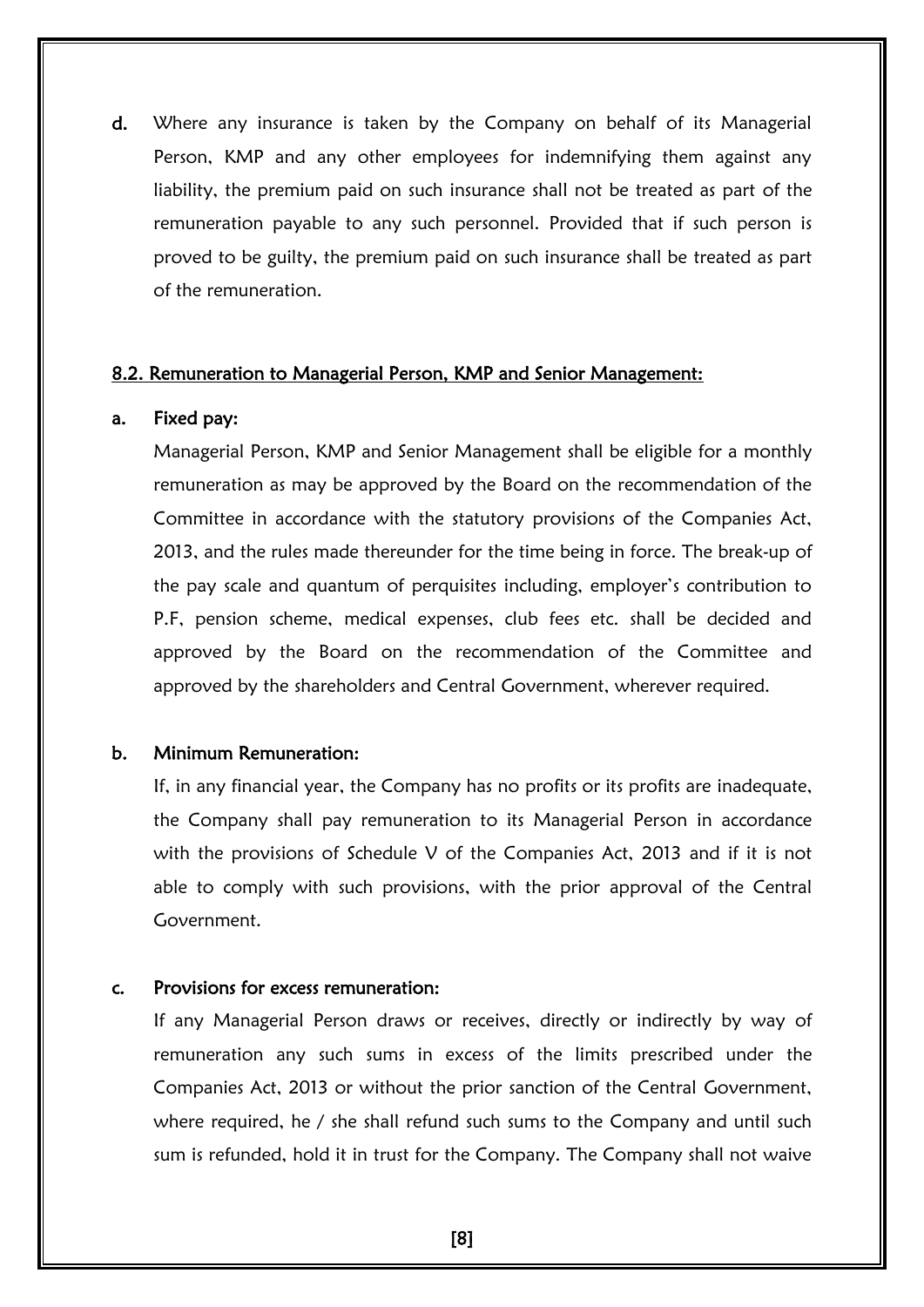recovery of such sum refundable to it unless permitted by the Central Government.

#### 8.3. Remuneration to Non-Executive / Independent Director:

#### a. Remuneration / Commission:

The remuneration / commission shall be in accordance with the statutory provisions of the Companies Act, 2013, and the rules made thereunder for the time being in force.

#### b. Sitting Fees:

The Non- Executive / Independent Director may receive remuneration by way of fees for attending meetings of Board or Committee thereof. Provided that the amount of such fees shall not exceed the maximum amount as provided in the Companies Act, 2013, per meeting of the Board or Committee or such amount as may be prescribed by the Central Government from time to time.

#### **c.** Limit of Remuneration /Commission:

Remuneration /Commission may be paid within the monetary limit approved by shareholders, subject to the limit not exceeding 1% of the net profits of the Company computed as per the applicable provisions of the Companies Act, 2013.

#### d. Stock Options:

An Independent Director shall not be entitled to any stock option of the Company.

#### 9. Minutes Of Committee Meeting

Proceedings of all meetings must be minuted and signed by the Chairman of the said meeting or the Chairman of the next succeeding meeting. Minutes of the Committee meeting will be tabled at the subsequent Board and Committee meeting.